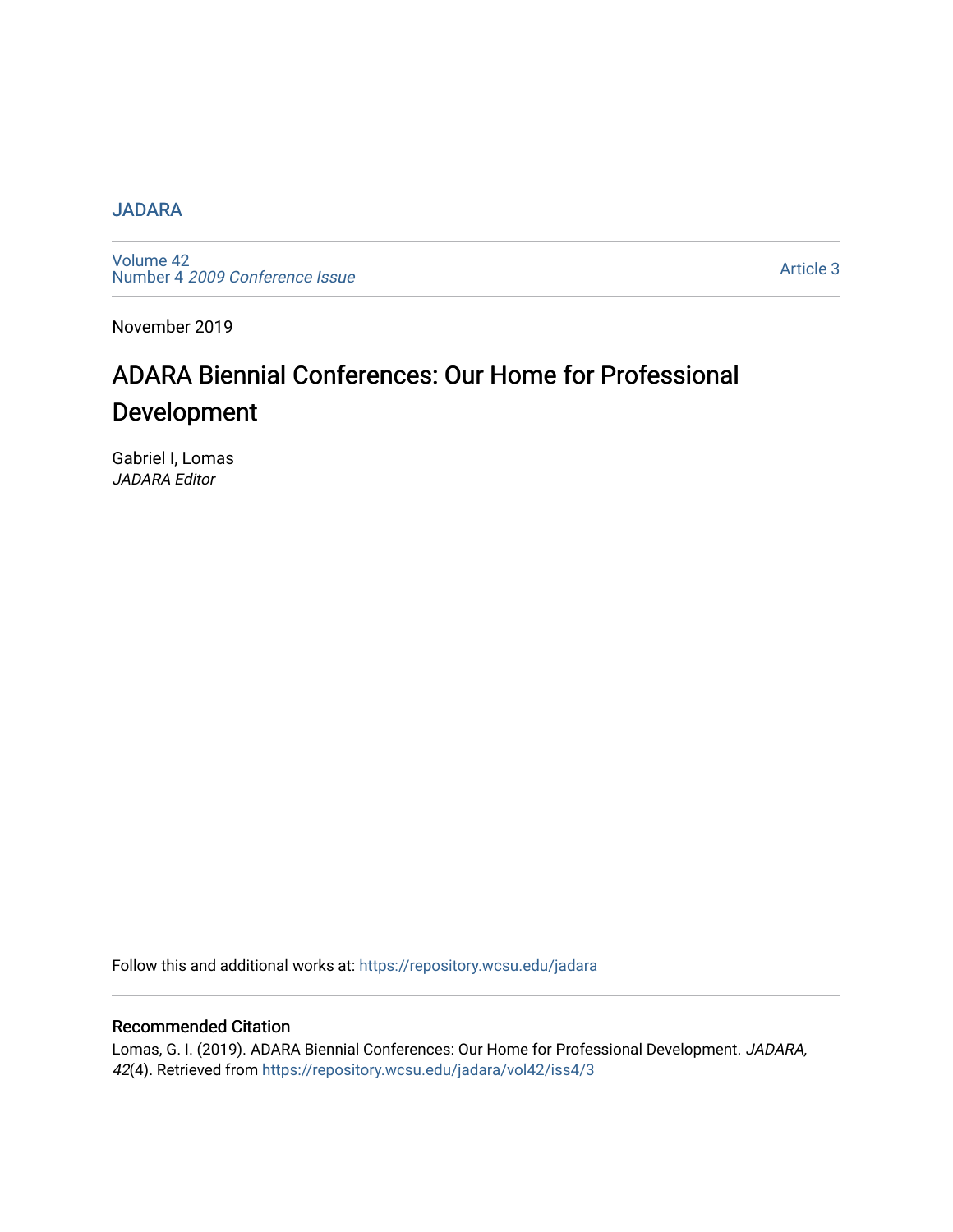# ADARA BIENNIAL CONFERENCES: OUR HOME FOR PROFESSIONAL DEVELOPMENT

Gabriel I. Lomas, Ph.D. JADARA Editor

It was probably almost 20 years ago when 1 attended my first professional conference. As a young professional, 1 recall a feeling of awe as 1 listened to many of the presenters. 1 am fortunate to have attended a number of local, state, national, and international conferences in our field. Being in the right place at the right time, 1 was able to meet legends in the field of psychology such as Albert Ellis, William Glasser, and Robert Wubbolding, among others. These major conferences tend to be held in major cities with massive convention centers and thousands in attendance. Access to high-profile presenters is often limited as masses of attendees swarm these presenters for a moment of their attention. 1 recall the first time 1 was in the same room with Albert Ellis; 1 almost froze with fear and intimidation as 1 was unsure what 1 should say to him.

In the deaf community and the psychology field, we have our own legends. Because our field is so young, many of the early researchers and founders of our association are still among those at our conferences. Also, since our field is a niche area, our conferences typically attract smaller cohorts of attendees. This allows for a more intimate experience as attendees, and presenters are able to connect to participants with ease. Breakout sessions at the ADARA conferences tend to take on an interactive dialogue format, as a meeting among friends. The intimidation factor is greatly reduced in such a setting. This brings me to my first of what 1 hope will be a number of reasons to attend ADARA conferences: Our conferences offer us access to practitioners and researchers who are at the top of our discipline. ADARA conferences offer attendees unique opportunities to learn from and learn with the most recognized professionals in our field.

1 recall attending an annual meeting of the American Counseling Association about three years ago. 1 was impressed with both the experts who were amassed and the sheer number of people in attendance. Although 1 was grateful to be an attendee, 1 felt there was a void in my training, since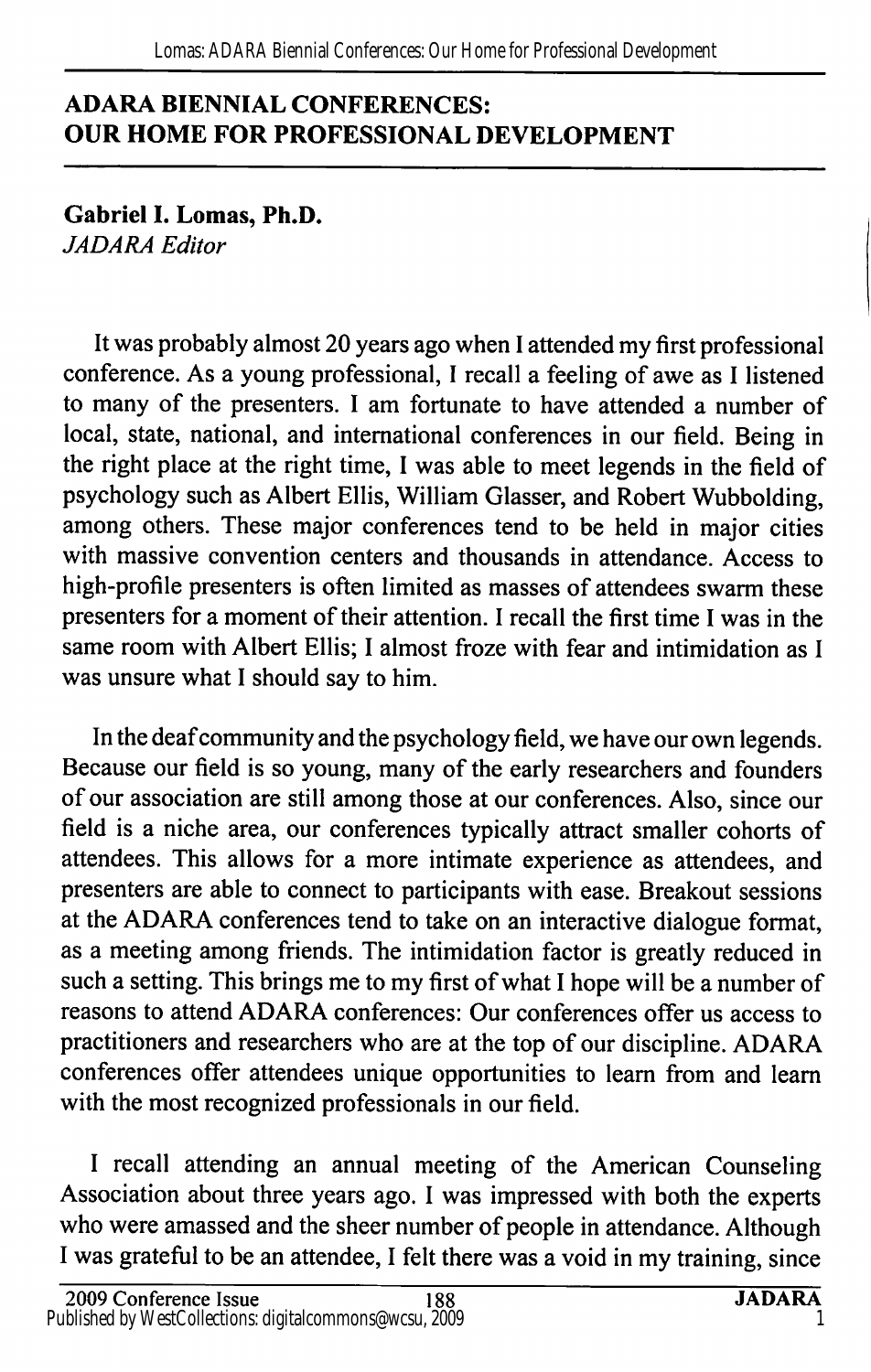### *JADARA, Vol. 42, No. 4 [2009], Art. 3*

there were no sessions that were specific to practicing with deaf clients. I am currently preparing a manuscript for publication in which school counselors working with deaf students were interviewed. Participants in the qualitative portion of the study indicated a number of themes in their work, including a lack of appropriate professional development opportunities.

Truly, there is a paucity of training opportunities that focus on working with deaf clients. However, each workshop at ADARA conferences offers those in attendance insight into applications with deaf clients. While other conferences may have had much to offer, they also left a lot to be desired. At ADARA conferences, I always feel like each workshop is applicable to my work and my clients. Few other conferences can offer what the ADARA conference offers. Hickson (2006) indicated that it is our obligation as professionals to remain active in our respective fields of study. Hickson also stated that conferences offer us a chance to learn from our peers, present our own research, access cutting-edge information, and develop a network of personal and professional friends. This brings me to my second reason to attend our association's biennial conference: The ADARA conference is one of only a few that provides professional development targeted to psychology and deafness. The ADARA conference closes the gap that exists with regard to training that is tailored to our needs.

Today's conferences are being offered in a number of innovative platforms. Internet-based conferences appear to be the wave of the future. Certainly, they have some obvious potential benefits such as cost savings on travel and flexibility with timing. However, they also pose a number of limitations, especially to our niche field. While web-based conferences allow attendees access to conference contents, they offer limited networking opportunities. Furthermore, they offer few opportunities to sit and listen to a group of experts in our field debate a contentious issue.

I am on a number of e-mail distribution lists. Often, professionals pose questions or comments laden with controversy. These e-mails frequently lead to online discussions and debates among those who wish to participate. While these discussions can be fruitful, they unquestionably leave much to be desired. Discussion forums that are web-based frequently lack many of the vital components of human communication. For example, it's extremely difficult to read affect or emotion in a web-based forum unless the individuals clearly identify their feelings. Sitting in as an observer at live discussion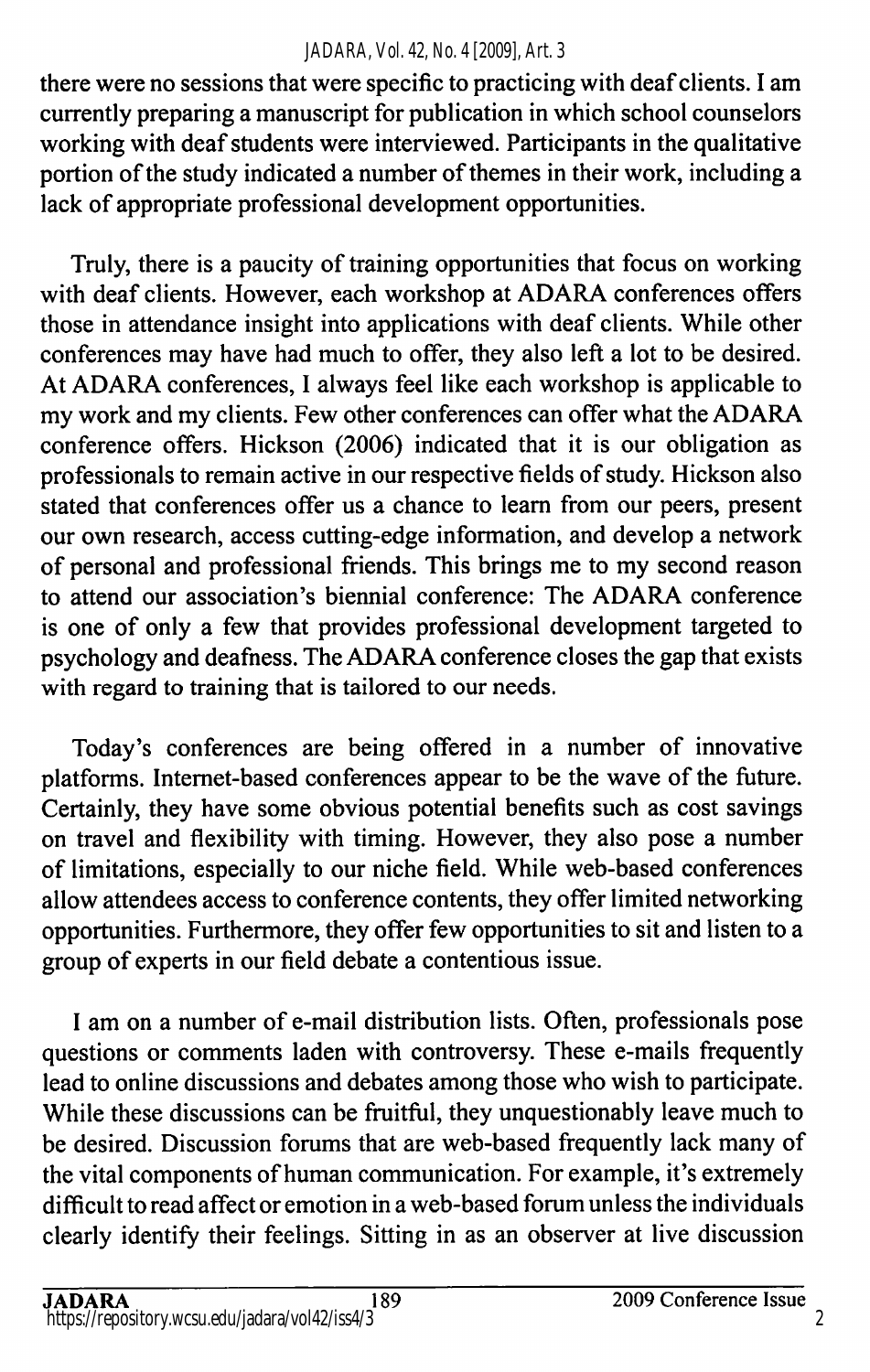## Lomas: ADARA Biennial Conferences: Our Home for Professional Development

forums offers participants many benefits. This brings me to a third reason to attend our biennial meetings: ADARA conferences offer attendees both formal and informal forums to observe scholars as they discuss and debate issues at the heart of our profession. Hickson (2006) stated that listening to others discuss and debate issues in a scholarly manner helps us to build enthusiasm and makes us want to be better at our respective disciplines.

Today, there are a number of specialized interest groups within the field of deafness and psychology. Some might argue that these groups are an essential component to meeting the needs of professionals in deafness. On the other hand, others might see smaller groups as a splintering or weakening of the energy in our discipline. Whatever your perspective, assembling as a large group provides a number of benefits. Our association began with just a few individuals sitting around a table and discussing the need for a professional association that addressed our needs. (If you have never read our history, see the link on our website at www.adara.org.) Without the unifying energy of a convention, our association, along with other specialized groups within our disciple, may not have formed. These smaller groups are referred to in the literature as an epistemic community (Arnold & Lee, 1974). The word epistemic comes from the Greek language and means knowledge. Networking at ADARA conferences allows us all to gather in venues large and small, sharing our knowledge with each other.

In closing, I feel compelled to offer congratulations to Doug Dittfurth, Randi Turner, and their conference committee for a job well done. The 2009 conference in San Antonio was a wonderful venue that offered attendees all of the benefits detailed above. The esteemed group of presenters shared the latest research and practice in our discipline. Contained in this issue you will find seven full-length papers contributed by presenters at our 2009 conference. Additionally, abstracts from all other presenters offer readers a taste of what was available to those in attendance. If you missed the 2009 conference, don't fret. ADARA is co-sponsoring the Breakout conference in Atlanta during the summer of 2010 and our biennial conference will be held in San Diego in April 2011. Please check the ADARA website for more information. I hope to see you at our next conference.